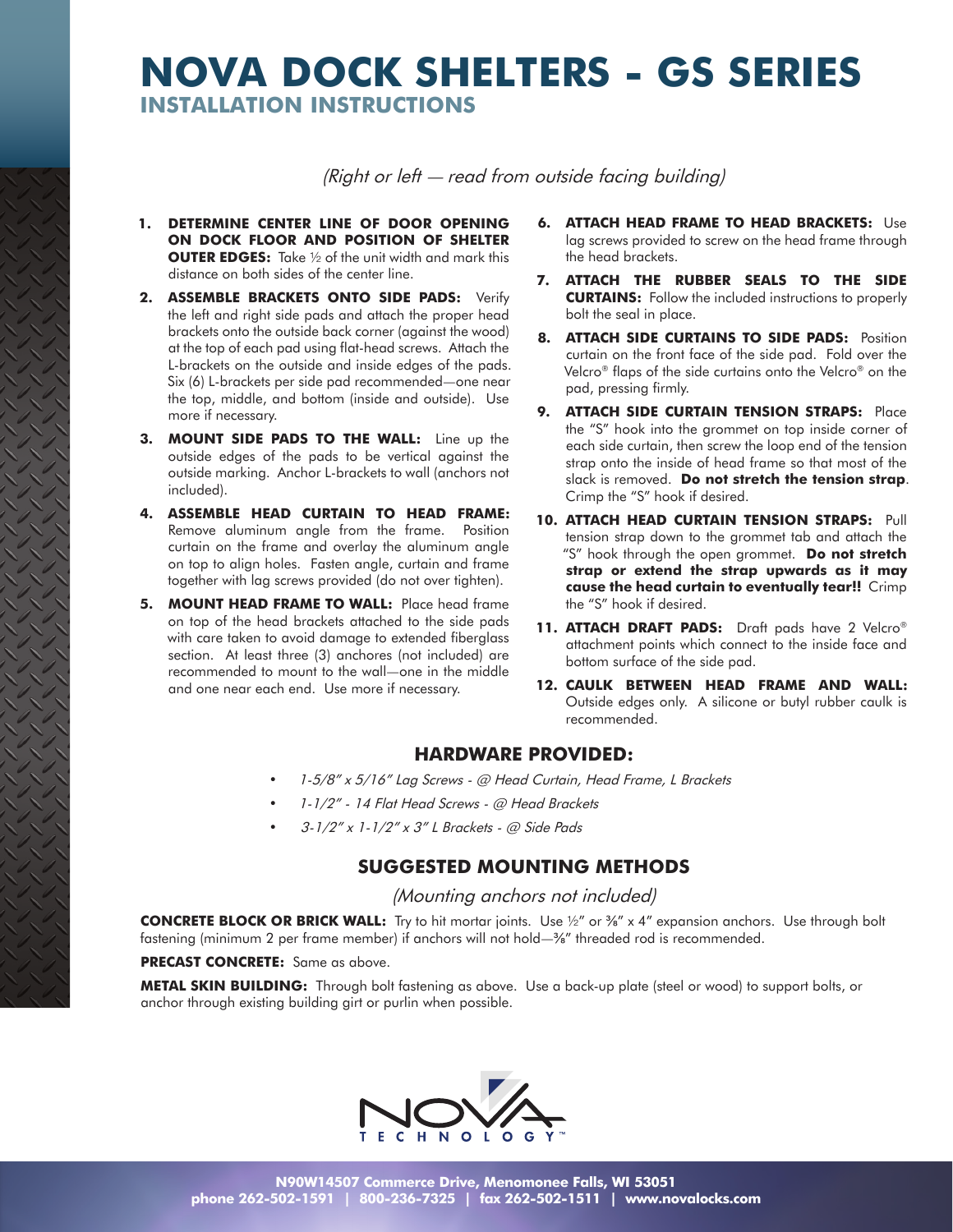# **NOVA DOCK SHELTERS - GS SERIES**

**INSTALLATION INSTRUCTIONS**